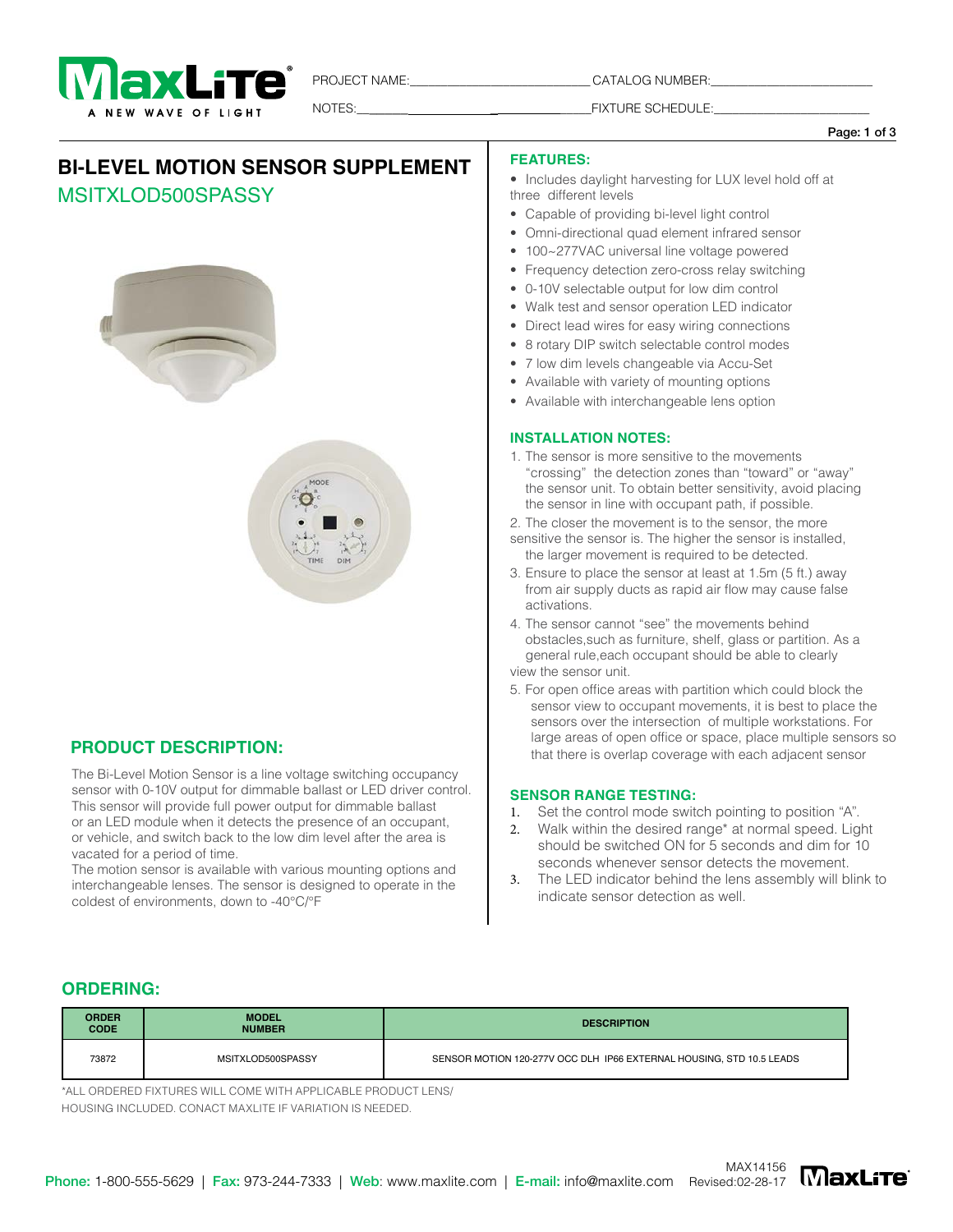

# **BI-LEVEL MOTION SENSOR SUPPLEMENT** MSITXLOD500SPASSY

## **SPECIFICATION:**

| <b>SPECIFICATIONS</b>      | <b>MSITXLOD500SPASSY</b>                    |  |  |  |  |
|----------------------------|---------------------------------------------|--|--|--|--|
| <b>POWER SUPPLY</b>        | 100/120/240/277VAC, 50/60Hz                 |  |  |  |  |
| <b>MAX LOAD</b>            | 800W (VA)                                   |  |  |  |  |
| <b>LOW DIM LEVEL</b>       | 0/5/10/20/25/33/50% SELECTABLE              |  |  |  |  |
| <b>LOW DIM CONTROL</b>     | $0-10V$                                     |  |  |  |  |
| <b>INFRARED SENSOR</b>     | Omni-directional quad element pyroelectric  |  |  |  |  |
| <b>LOAD SWITCHING</b>      | ZERO-CROSS AUTOMATIC FREQUENCY SWITCHING    |  |  |  |  |
| <b>HIC PROTECTION</b>      | MAX, 80A FOR 16.7 msec.                     |  |  |  |  |
| <b>DETECTABLE SPEED</b>    | 0.5-10FT/SEC                                |  |  |  |  |
| <b>MOUNTING HEIGHT</b>     | SUBJECT TO TO LENSE TYPE APPLIED            |  |  |  |  |
| <b>DETECTION RANGE</b>     | SUBJECT TO TO LENSE TYPE APPLIED AND HEIGHT |  |  |  |  |
| <b>AMBIENT LIGHT LEVEL</b> | L:20~50 lux, M:80~130 lux, H:500~600 lux    |  |  |  |  |
| <b>DELAY TIME SETTING</b>  | 1'/3'/5'/10'/15'/20'/30' selectable         |  |  |  |  |
| <b>TIME-OFF DELAY</b>      | 10 MIN, TO MODES ONLY                       |  |  |  |  |
| <b>OP HUMIDITY</b>         | MAX 95% RH                                  |  |  |  |  |
| <b>OP TEMPERATURE</b>      | $-40^{\circ}F - 158^{\circ}F$               |  |  |  |  |
| <b>DIMENSIONS</b>          | 2.36"x H1.45"                               |  |  |  |  |

# **WIRING DIAGRAM:**